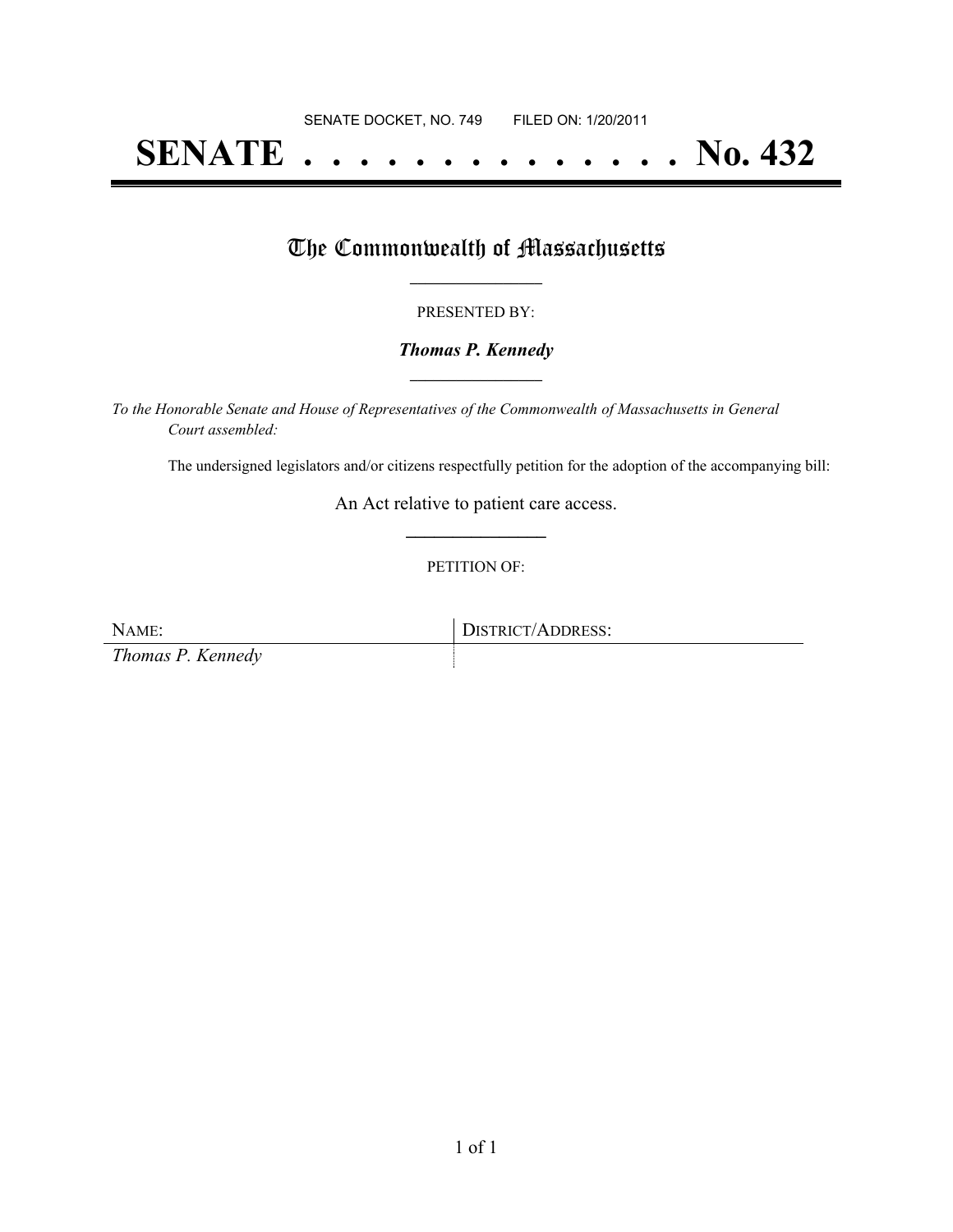# **SENATE . . . . . . . . . . . . . . No. 432**

By Mr. Kennedy, a petition (accompanied by bill, Senate, No. 432) of Thomas P. Kennedy for legislation relative to patient care access. Financial Services.

### [SIMILAR MATTER FILED IN PREVIOUS SESSION SEE SENATE, NO. *480* OF 2009-2010.]

### The Commonwealth of Massachusetts

**\_\_\_\_\_\_\_\_\_\_\_\_\_\_\_ In the Year Two Thousand Eleven \_\_\_\_\_\_\_\_\_\_\_\_\_\_\_**

An Act relative to patient care access.

Be it enacted by the Senate and House of Representatives in General Court assembled, and by the authority *of the same, as follows:*

| 1  | SECTION 1. Section 5 of Chapter 112 as appearing in the 2004 official edition is hereby           |
|----|---------------------------------------------------------------------------------------------------|
| 2  | amended on line 140 after the word "occasions" the following: For purposes of this subsection,    |
| 3  | the offering of expert testimony in any action for malpractice, negligence, error, omission,      |
| 4  | mistake, or unauthorized rendering of professional services against a physician licensed pursuant |
| 5  | to section 2 of Chapter 112 of the general laws, shall constitute the practice of medicine.       |
| 6  | SECTION 2. Chapter 175 of the Massachusetts General Laws is hereby amended by the                 |
| 7  | addition of the following new section:                                                            |
|    |                                                                                                   |
| 8  | Section 193 V: Every insurer or risk management organization which provides insurance             |
| 9  | to a physician licensed under Chapter 112 of the Massachusetts General Laws shall make an         |
| 10 | annual report to the Betsy Lehman Center for Patient Safety and Medical Error Reduction           |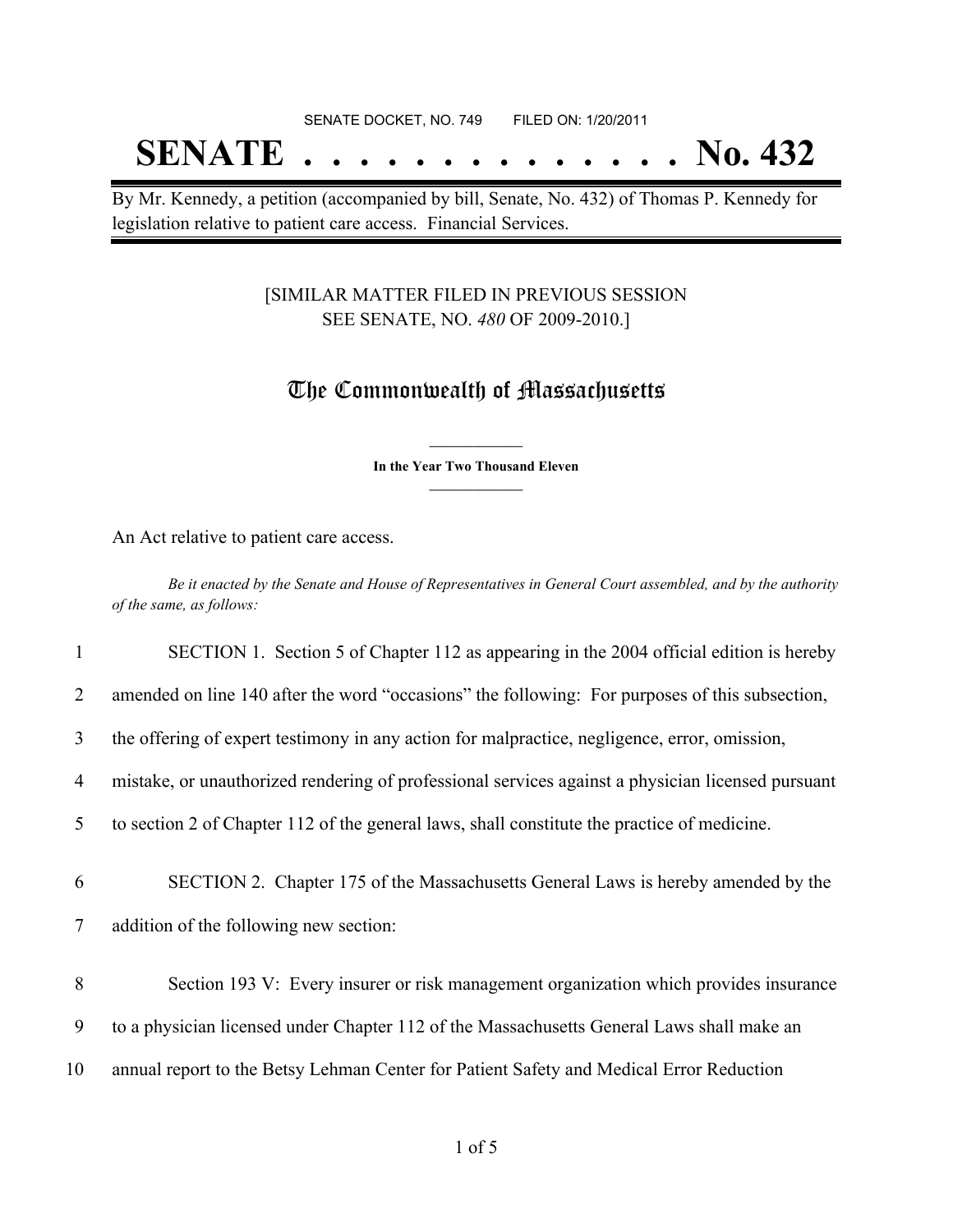established by Chapter 177 of the Acts of 2001. Said report shall list the top ten categories of losses, claims or actions for damage for personal injuries alleged to have been caused by error, omission or negligence in the performance by physicians of medical services the company incurred during the previous calendar year. Said report shall also identify the top ten defendant specialties as to cost and frequency of cases in the prior year. Where applicable, organizations shall include reports outlining losses and claims for non-physician health care providers as well. Reports shall include completed cases and settlements only and shall include no information identifying providers or patients. Reports shall be provided to the center at its request under annual timelines and reporting requirements established by the center with the input of the 20 advisory committee established in Chapter 6A Section 16 E (C). The Center shall use this information in the development of evidence-based best practices to reduce medical errors and 22 enhance patient safety as required by Chapter 6A Section 16 E (e) 1 to increase awareness of error prevention strategies through public and professional education as required by Chapter 6A Section 16 E (e) 4.

 SECTION 3. Section 60G of Chapter 231 of the General Laws as appearing in 2000 official addition is amended by striking in lines 10 and 11 the following: "prior to the judgment" and adding in lines 12 and 27 after the word "compensated" the following: , replaceable, compensable or indemnifiable,.

 SECTION 4. Chapter 231 of the General Laws is hereby amended by adding after section 60J, the following new section:

 Section 60K. In any action for malpractice, error or mistake against a provider of health licensed pursuant to section 2 of Chapter 112, including actions pursuant to section 60B of this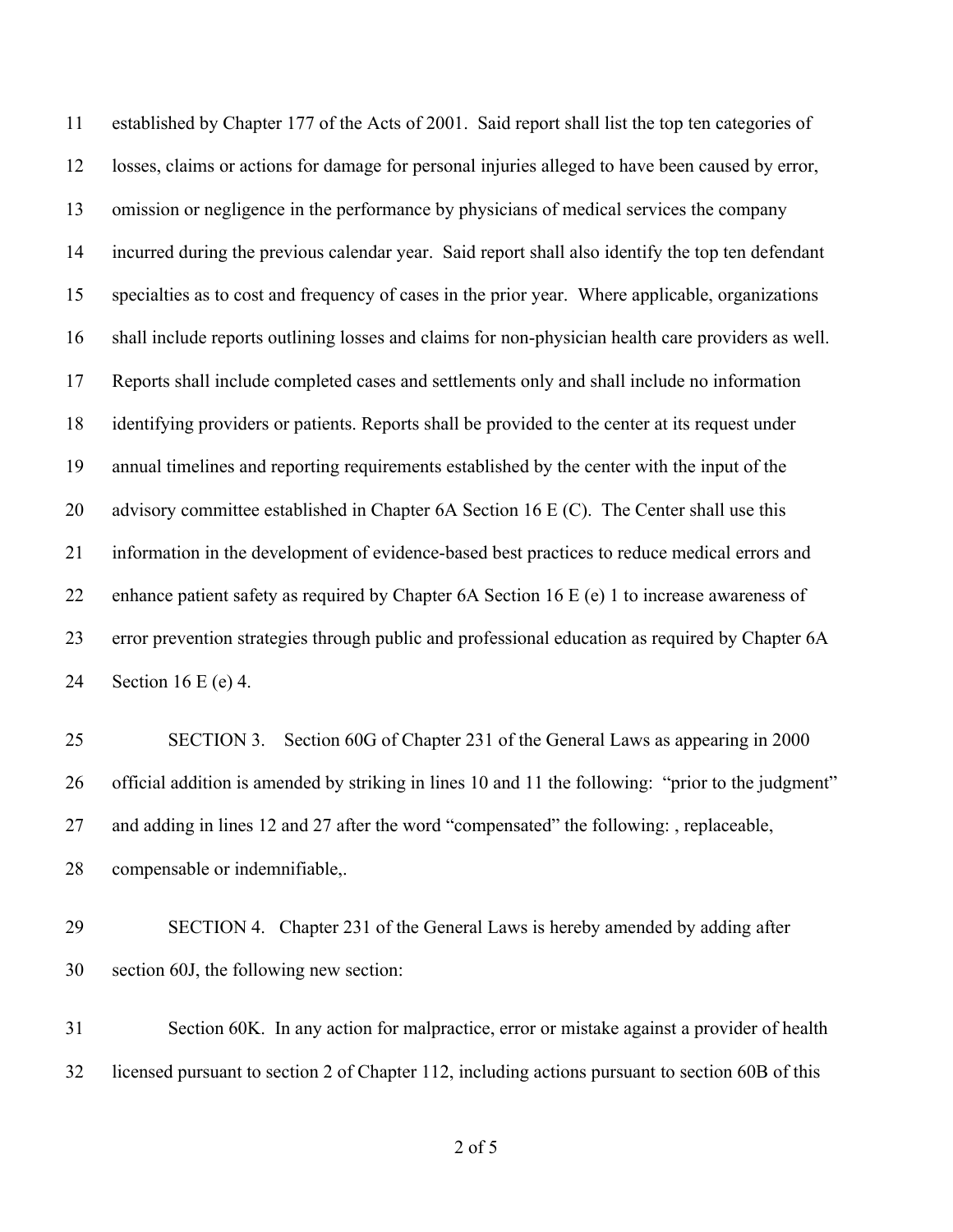Chapter, an expert witness shall be board certified in the same specialty as the defendant licensed pursuant to section 2 of Chapter 112.

 SECTION 5. Chapter 231 of the General Laws is hereby amended by adding after section 60K, the following new section:

 Section 60L. In every action for malpractice, negligence, error, omission, mistake or the unauthorized rendering of professional services against a provider of health care where the court shall, at the request of either party, (a) Enter a judgment ordering that money damages or its equivalent for future damages of the judgment creditor be paid in whole or in part by periodic payments rather than by a lump-sum payment if the award equals or exceeds fifty thousand dollars (\$50,000) in future damages. In entering a judgment ordering of the payment of future damages by periodic payments, the court shall make a specific finding as to the dollar amount of periodic payments which will compensate the judgment creditor for such future damages, the court shall require the defendant who is not adequately insured to post security adequate to assure full payment of such damages awarded by the judgment. Upon termination of periodic payments of future damages, the court shall order the return of this security, or so much as remains, to the defendant.

 (b)(1) The judgment ordering the payment of future damages by periodic payments shall specify the recipient or recipients of the payments, the dollar amount of the payments, the interval between payments, and the number of payments or the period of time over which payments shall be made. Such payments shall only be subject to modification in the event of the death of the judgment creditor.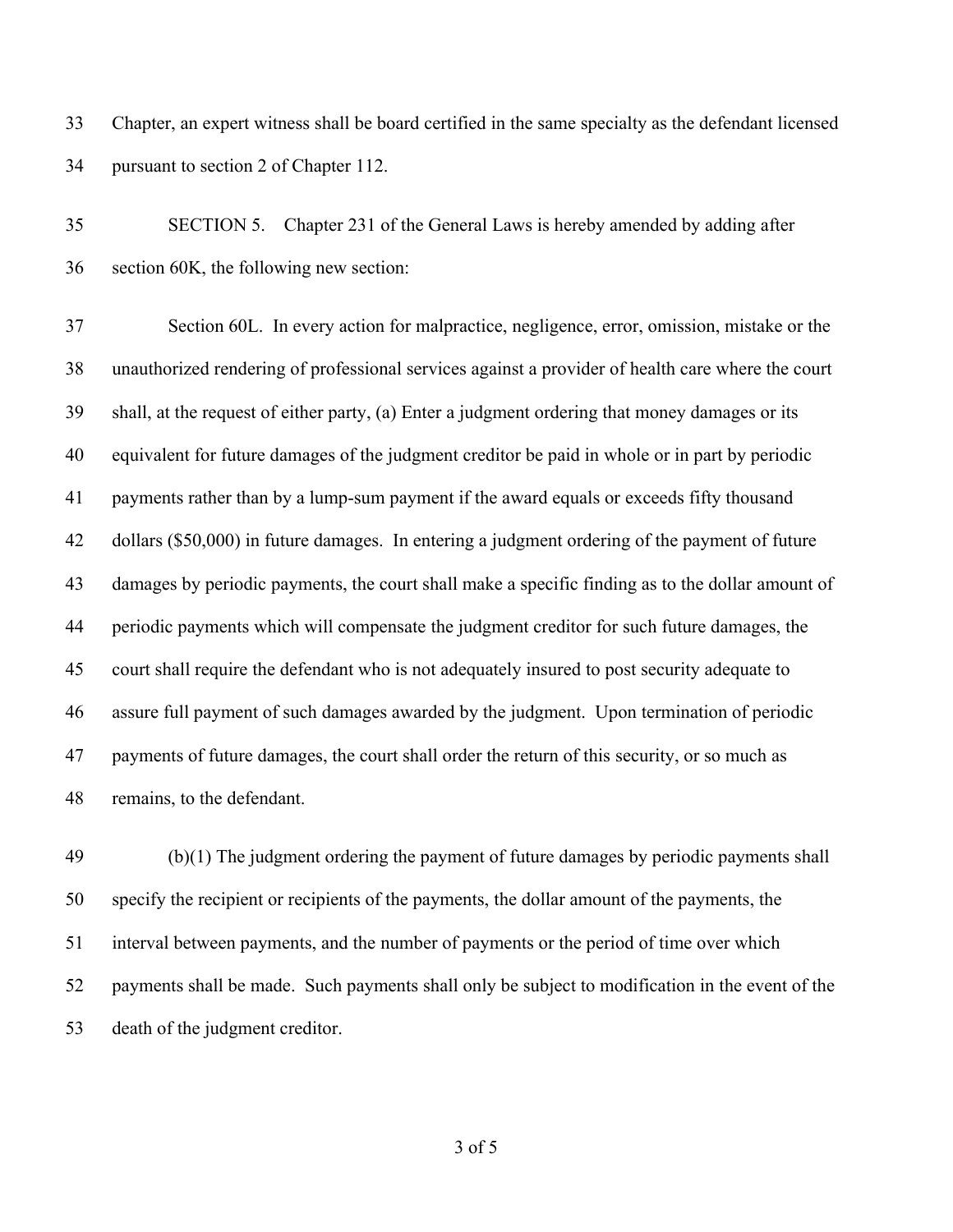(2) In the event that the court finds that the defendant has exhibited a continuing pattern of failing to make the payments, as specified in paragraph (1), the court shall find the defendant in contempt of court and, in addition to the required periodic payments, shall order the defendant to pay the plaintiff all damages caused by the failure to make such periodic payments, including court costs and attorney's fees.

 (c) However, money damages awarded for loss of future earnings shall not be reduced or payments terminated by reason of the death of the plaintiff, but shall be paid to persons to whom the plaintiff owed a duty of support, as provided by law, immediately prior to his death. In such cases the court which rendered the original judgment, may, upon petition of any party in interest, modify the judgment to award and apportion the unpaid future damages in accordance with this subdivision.

 (d) Following the occurrence or expiration of all obligations specified in the periodic payment judgment, any obligation of the defendant to make future payments shall cease and any security given, pursuant to section (a) shall revert to the defendant.

 SECTION 6. Said chapter 231 is hereby amended by inserting after section 60L the following section:—

 Section 60M. In any action for malpractice, negligence, error, omission, mistake or unauthorized rendering of professional services against a provider of health care, in which a verdict is rendered or a finding made or an order for judgment made for pecuniary damages for personal injuries to the plaintiff or for consequential damages, there shall be added by the clerk of the court to the amount of damages interest thereon, at a rate to be determined as set forth below rather than the rate specified in section 6B of chapter 231, from the date of the